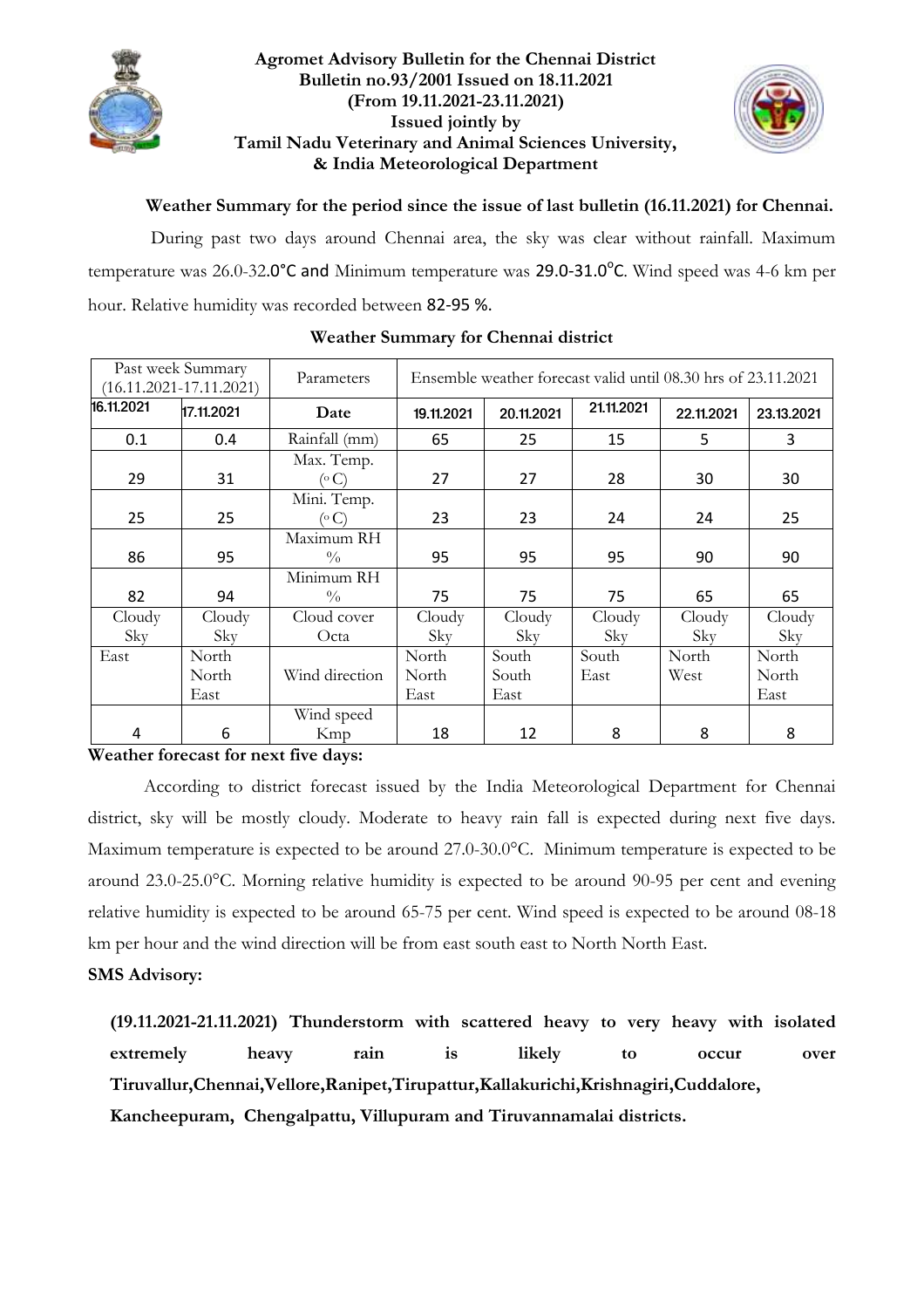### **Livestock Advisor**

- 1. The manger and water tank must be disinfected with bleaching powder or chlorine di oxide prior to letting livestock in
- 2. The wet straw or dry fodder must be voided away or should be dried with blast driers to ensure Aflotoxin free feed.
- 3. Till the inclement weather the livestock must not be allowed for grazing.
- 4. Drinking water must be warmed to body temperature so as to avoid drip in body temperature.
- 5. The floor of the barn should be bedded with straw/wood shaving/dry material to give warmth and comfort to the animals.
- 6. Pregnant animals nearing parturition should be housed separately in clean dry shelter
- 7. The barn housing calves/kids must have bedding to prevent cold shock.
- 8. The livestock in water logged areas must be dislocated to dry areas otherwise foot rot may occur.
- 9. To avoid water borne infections the areas adjoining the livestock shelter and the barn must be disinfected with phenolic compounds or quartinery ammonium compounds.
- 10. The carcasses must be buried following the safe protocols. The carcasses must not be thrown away in water bodies.
- 11. Antibiotics, oral rehydration solution, intravenous fluids must be stored in handy during emergency

*Nodal Officer (GKMS) Professor and Head, Department of Livestock Production Management Madras Veterinary College, Chennai – 7*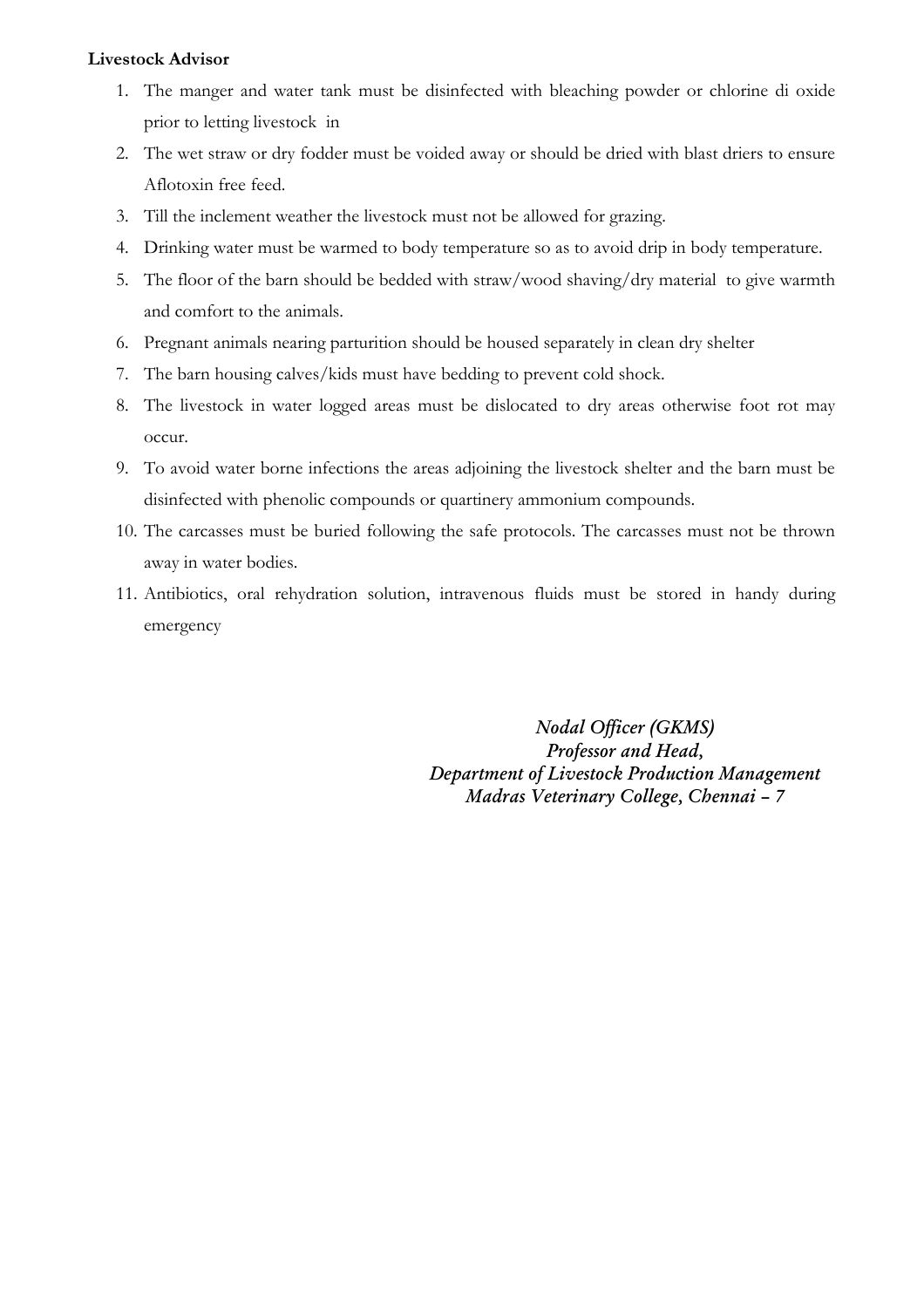

### **Agromet Advisory Bulletin for the Thiruvannamalai District Bulletin no.93/2001 Issued on 18.11.2021 (From 19.11.2021-23.11.2021) Issued jointly by Tamil Nadu Veterinary and Animal Sciences University, & India Meteorological Department**



### **Weather Summary for the period since the issue of last bulletin (16.11.2021) for**

#### **Thiruvannamalai.**

During past two days around Thiruvannamalai area, the sky was clear without rainfall. Maximum temperature was 28.0-29.0°C and Minimum temperature was 23.0°C. Wind speed was 2-3 km per hour. Relative humidity was recorded between 84-93 %.

| Past week Summary<br>$(16.11.2021 - 17.11.2021)$ |                     | Parameters                  | Ensemble weather forecast valid until 08.30 hrs of 23.11.2021 |                        |                       |               |                        |  |
|--------------------------------------------------|---------------------|-----------------------------|---------------------------------------------------------------|------------------------|-----------------------|---------------|------------------------|--|
| 16.11.2021                                       | 17.11.2021          | Date                        | 19.11.2021                                                    | 20.11.2021             | 21.11.2021            | 22.11.2021    | 23.13.2021             |  |
| 1.4                                              | 13.2                | Rainfall (mm)               | 70                                                            | 35                     | 25                    | 15            | 10                     |  |
| 28                                               | 29                  | Max. Temp.<br>(°C)          | 27                                                            | 27                     | 29                    | 30            | 30                     |  |
| 23                                               | 23                  | Mini. Temp.<br>(° C)        | 23                                                            | 23                     | 23                    | 24            | 24                     |  |
| 93                                               | 93                  | Maximum RH<br>$\frac{0}{0}$ | 95                                                            | 95                     | 90                    | 85            | 85                     |  |
| 84                                               | 90                  | Minimum RH<br>$\frac{0}{0}$ | 75                                                            | 75                     | 70                    | 70            | 65                     |  |
| Cloudy<br>Sky                                    | Cloudy<br>Sky       | Cloud cover<br>Octa         | Cloudy<br>Sky                                                 | Cloudy<br>Sky          | Cloudy<br>Sky         | Cloudy<br>Sky | Cloudy<br>Sky          |  |
| South<br>South<br>East                           | East                | Wind direction              | West<br>North<br>West                                         | South<br>South<br>West | East<br>South<br>East | North<br>West | South<br>South<br>West |  |
| 2<br>$\mathbf{W}$<br>$\sim$<br>$\mathbf{A}$      | 3<br>$\overline{c}$ | Wind speed<br>Kmp           | 12                                                            | 10                     | 6                     | 6             | 6                      |  |

### **Weather Summary for TV Malai district**

**Weather forecast for next five days:** 

According to district forecast issued by the India Meteorological Department for TVMalai district, sky will be mostly cloudy. Moderate to heavy rain fall is expected during next five days. Maximum temperature is expected to be around 27.0-30.0°C. Minimum temperature is expected to be around 23.0-24.0°C. Morning relative humidity is expected to be around 85-95 per cent and evening relative humidity is expected to be around 65-75 per cent. Wind speed is expected to be around 06-12 km per hour and the wind direction will be from east south east to South South West.

# **SMS Advisory:**

 **(19.11.2021-21.11.2021) Thunderstorm with scattered heavy to very heavy with isolated extremely heavy rain is likely to occur over Tiruvallur,Chennai,Vellore,Ranipet,Tirupattur,Kallakurichi,Krishnagiri,Cuddalore, Kancheepuram, Chengalpattu, Villupuram and Tiruvannamalai districts.**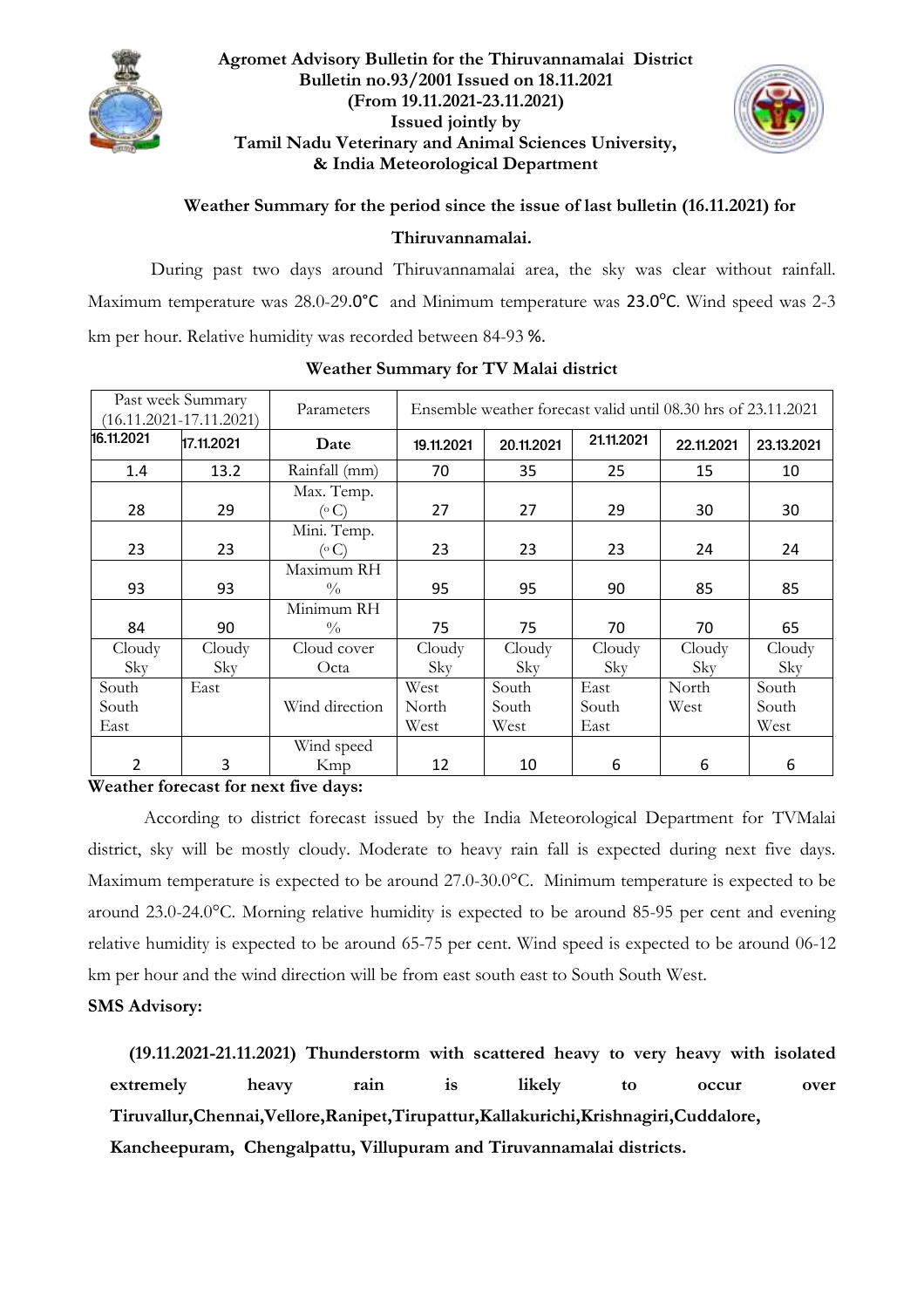### **Livestock Advisory**

- 1. The manger and water tank must be disinfected with bleaching powder or chlorine di oxide prior to letting livestock in
- 2. The wet straw or dry fodder must be voided away or should be dried with blast driers to ensure Aflotoxin free feed.
- 3. Till the inclement weather the livestock must not be allowed for grazing.
- 4. Drinking water must be warmed to body temperature so as to avoid drip in body temperature.
- 5. The floor of the barn should be bedded with straw/wood shaving/dry material to give warmth and comfort to the animals.
- 6. Pregnant animals nearing parturition should be housed separately in clean dry shelter
- 7. The barn housing calves/kids must have bedding to prevent cold shock.
- 8. The livestock in water logged areas must be dislocated to dry areas otherwise foot rot may occur.
- 9. To avoid water borne infections the areas adjoining the livestock shelter and the barn must be disinfected with phenolic compounds or quartinery ammonium compounds.
- 10. The carcasses must be buried following the safe protocols. The carcasses must not be thrown away in water bodies.
- 11. Antibiotics, oral rehydration solution, intravenous fluids must be stored in handy during emergency

### **Agricultural advisory**

- 1. Farmers are advised to Avoid fertilizer, herbicides application and pesticides spraying operation during heavy rain.
- 2. Farmers are advised to transfer the harvested crops to higher ground area and cover with tarpaulins to avoid rain water seepage.
- 3. Farmers are advised to take precautionary measures such as pruning the excessive and week tree branches of fruit trees.
- 4. Banana crop can't tolerate the heavy wind speed so it requires proper propping with Bamboo or Casurina poles to avoid lodging during the rain.
- 5. The Mature coconuts and young fruits should be harvested before the heavy rain. The matured coconut leaf sheaths should pruned and removed immediately to avoid uprooting the trees during heavy rain

*Nodal Officer (GKMS) Professor and Head, Department of Livestock Production Management Madras Veterinary College, Chennai – 7*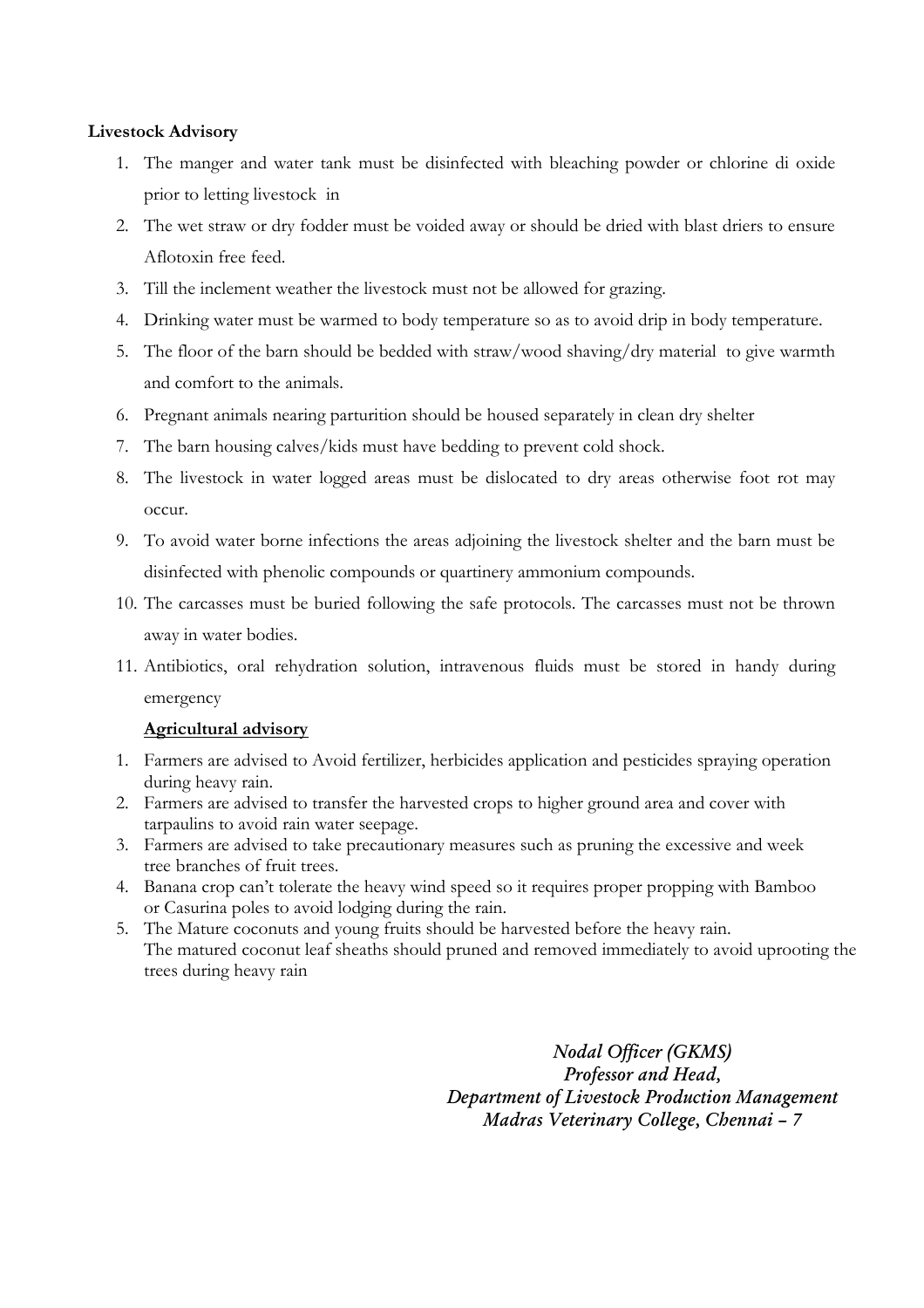

### **Agromet Advisory Bulletin for the Villupuram District Bulletin no.93/2001 Issued on 18.11.2021 (From 19.11.2021-23.11.2021) Issued jointly by Tamil Nadu Veterinary and Animal Sciences University, & India Meteorological Department**



# **Weather Summary for the period since the issue of last bulletin (16.11.2021) for**

### **Villupuram**

During past two days around Villupuram area, the sky was clear without rainfall. Maximum temperature was 29.0°C and Minimum temperature was  $25.0$ °C. Wind speed was 0-2 km per hour. Relative humidity was recorded between 87-98 %.

| Past week Summary<br>$(16.11.2021 - 17.11.2021)$ |            | Parameters                  | Ensemble weather forecast valid until 08.30 hrs of 23.11.2021 |            |                        |                        |                        |  |
|--------------------------------------------------|------------|-----------------------------|---------------------------------------------------------------|------------|------------------------|------------------------|------------------------|--|
| 16.11.2021                                       | 17.11.2021 | Date                        | 19.11.2021                                                    | 20.11.2021 | 21.11.2021             | 22.11.2021             | 23.13.2021             |  |
| 0.0                                              | 0.0        | Rainfall (mm)               | 70                                                            | 25         | 15                     | 10                     | 4                      |  |
| 29                                               | 29         | Max. Temp.<br>(° C)         | 27                                                            | 27         | 29                     | 31                     | 32                     |  |
| 25                                               | 25         | Mini. Temp.<br>(°C)         | 24                                                            | 24         | 25                     | 25                     | 25                     |  |
| 98                                               | 95         | Maximum RH<br>$\frac{0}{0}$ | 95                                                            | 95         | 95                     | 90                     | 90                     |  |
| 87                                               | 95         | Minimum RH<br>$\frac{0}{0}$ | 85                                                            | 80         | 70                     | 70                     | 65                     |  |
| Cloudy                                           | Cloudy     | Cloud cover                 | Cloudy                                                        | Cloudy     | Cloudy                 | Cloudy                 | Cloudy                 |  |
| Sky                                              | Sky        | Octa                        | Sky                                                           | Sky        | Sky                    | Sky                    | Sky                    |  |
| North                                            |            | Wind direction              | North<br>West                                                 | South      | South<br>South<br>East | North<br>North<br>West | North<br>North<br>East |  |
| 2                                                | $\Omega$   | Wind speed<br>Kmp           | 14                                                            | 10         | 8                      | 8                      | 6                      |  |

### **Weather Summary for Villupuram district**

**Weather forecast for next five days:** 

According to district forecast issued by the India Meteorological Department for Villupuram district, sky will be mostly cloudy. Moderate to heavy rain fall is expected during next five days. Maximum temperature is expected to be around 27.0-32.0°C. Minimum temperature is expected to be around 24.0-25.0°C. Morning relative humidity is expected to be around 90-95 per cent and evening relative humidity is expected to be around 65-85 per cent. Wind speed is expected to be around 06-14 km per hour and the wind direction will be from east south east to North North East.

# **SMS Advisory:**

 **(19.11.2021-21.11.2021) Thunderstorm with scattered heavy to very heavy with isolated extremely heavy rain is likely to occur over Tiruvallur,Chennai,Vellore,Ranipet,Tirupattur,Kallakurichi,Krishnagiri,Cuddalore, Kancheepuram, Chengalpattu, Villupuram and Tiruvannamalai districts.**